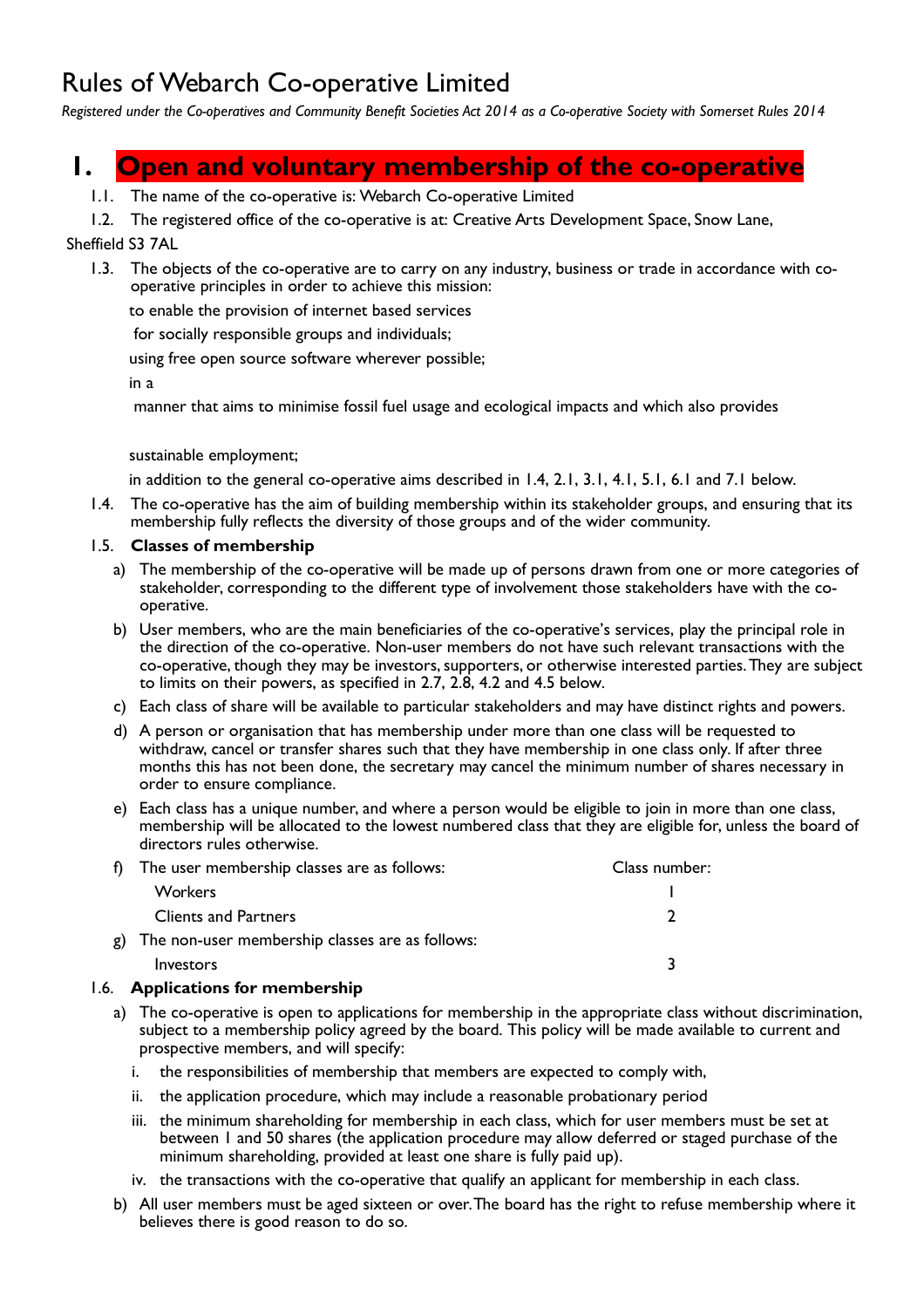#### 1.7. **Shares held by members**

- a) The maximum shareholding for any member that is not a registered society is  $\pounds100,000$ ; if shares are to be issued that would cause a member's shareholding to exceed £50,000, this must be specifically authorised by a board resolution. Transferable shares may not be issued by the board unless in accordance with a resolution passed at a general meeting.
- b) Within any class, shares can be issued for a special purpose and treated as separate from the main funds of the co-operative. They may have different conditions, and may attract a different rate of interest, to other shares in that class. Members may hold both special purpose and ordinary shares, with no distinction being made for the purposes of qualification, voting and limits on total shareholding.
- c) Shares are par shares priced at  $\pounds 1$ , with no possibility of exceeding that value. Their value can be reduced by the board only in the event that independent accountants certify that the society's liabilities, plus issued withdrawable share capital, have become more than the value of its assets. Where shares have been issued for a special purpose, the liabilities and assets will be calculated for that purpose only.
- d) Shares may be converted between classes on request at the discretion of the board, provided that
	- i. the holder of shares has completed any process specified in the membership policy (referred to in 1.6 a) for the class to which they are transferring, and
	- ii. there is no resulting increase in the value of the shareholding, and
	- iii. the conditions of any special purpose shares permit it.
- e) All issues and transfers of shares are subject to the limits and regulations imposed by law; the board will obtain appropriate advice before issuing shares in order to raise capital.
- f) In the event that any member has a debt owing to the co-operative, the co-operative may set off any sum standing to the member's credit including any loan money, interest, dividends. It may also retain shares, preventing withdrawal or transfer, until the debt has been settled.

#### 1.8. **Cancellation of membership**

- a) Membership of the co-operative will be cancelled under the following circumstances:
	- i. at the discretion of the board, if the member is unable to provide evidence that they conduct (or intend to conduct within a reasonable timeframe) the transactions with the co-operative (referred to in rule 1.6 a above) that originally qualified them for membership;
	- ii. on receipt of a written request by a member with 50 or fewer shares for the cancellation of their own membership;
	- iii. if, over a period of two years, reasonable attempts to communicate with the member (including a written warning that membership may be cancelled if no response is received) elicit no response;
	- iv. if the member is a corporate body, and has been wound up, has gone into liquidation or has otherwise ceased to function according to its own rules; or
	- v. if the member is expelled. The member in question must be given written warning, and sufficient time to prepare an appeal to a general meeting. An expulsion requires a 75% vote at a general meeting, in which neither the member in question nor any member of their family may vote. Following such a vote, the expelled member may not be readmitted to any class of membership without a further resolution at a general meeting.
	- vi. if the member dies.
- b) When a person's membership is cancelled, withdrawable and transferable share capital with a total value of £50 or less will be immediately repaid at par value. If the sum is larger and withdrawal according to 1.10 below is not possible, the board may transfer the shares to another class on a one for one basis provided that
	- i. the membership policy (referred to in  $1.6$  a) and cancellation policy (1.8 a) would allow that person to become a member in that class; and
	- ii. there will be no resulting increase in the value of the shareholding; and
	- iii. the conditions of any special purpose shares permit it.

Otherwise, or if the board so chooses, they will convert the shares at par value into loan stock with a closing date no more than two years from the date of cancellation equivalent in value to the value of the shares at the date of the cancellation of membership.

 c) Members may in accordance with the law nominate an individual or individuals to whom the full value of their property in the co-operative should be transferred in the event of the co-operative receiving proof of the member's death. If there is no nominee, then all property held by a deceased member shall be transferred to their personal representative upon request. The co-operative will also transfer property in the co-operative held by a bankrupt member to their trustee in bankruptcy upon receipt of a valid claim.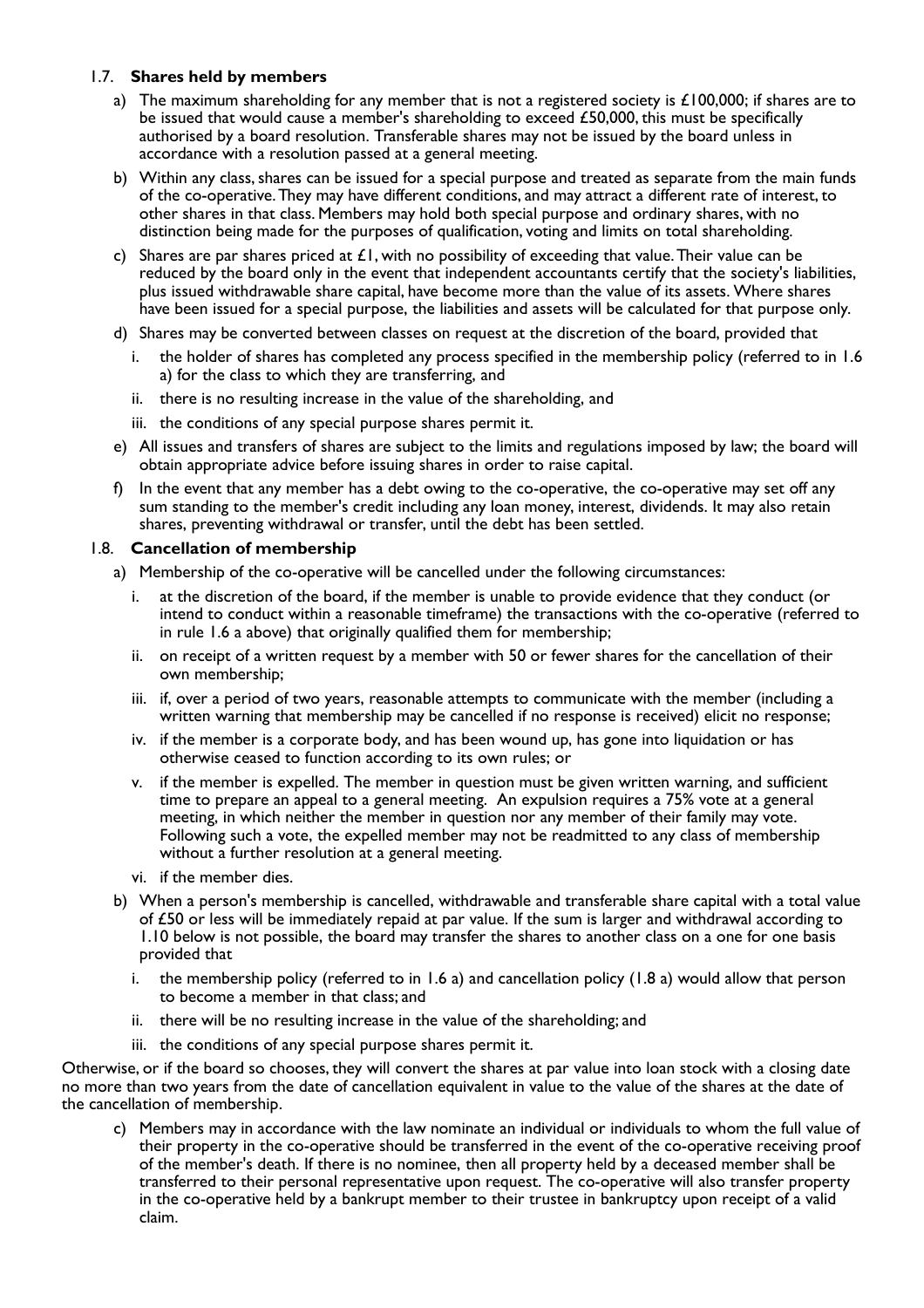### 1.9. **Register of members**

- a) A register of members is kept at the registered office, and will include:
	- i. the name and address of every member;
	- ii. the number and class of shares held by each member;
	- iii. any loans or other property held by members;
	- iv. the date on which the member's name was entered on the register, and the date on which they ceased to be members;
	- v. the names and addresses of directors and officers of the co-operative, the positions held by them, and the dates on which those appointments began and ended.
	- vi. While a member shall be allowed at all reasonable hours to inspect their own account, information in (b) and (c) above will be kept confidential other than for administrative necessity.

#### 1.10. **Withdrawal of shares**

- a) Shares carry no absolute rights of withdrawal. The board may at its sole discretion:
	- i. repay a fixed proportion (less than 100%, unless memberships are cancelled in accordance with 1.8 above) of all shares in a class;
	- ii. allow the withdrawal of shares in one or more classes on request, subject to whatever limits or period of notice the board may think prudent;
	- iii. permit no withdrawals (other than small sums on cancellation, as described in 1.8 c) for a fixed period of time or disallow withdrawals indefinitely.

If a member wishes to withdraw their share capital, they should notify the co-operative in writing that they would like it to purchase its shares from them, enclosing the appropriate share certificates.

- b) Where withdrawals are permitted, they must take place in the order that the requests were received (allowing for any period of notice) and all members must be treated impartially.
- c) Shares may be issued with conditions that further restrict withdrawal, but may not offer terms that are not permitted under these rules.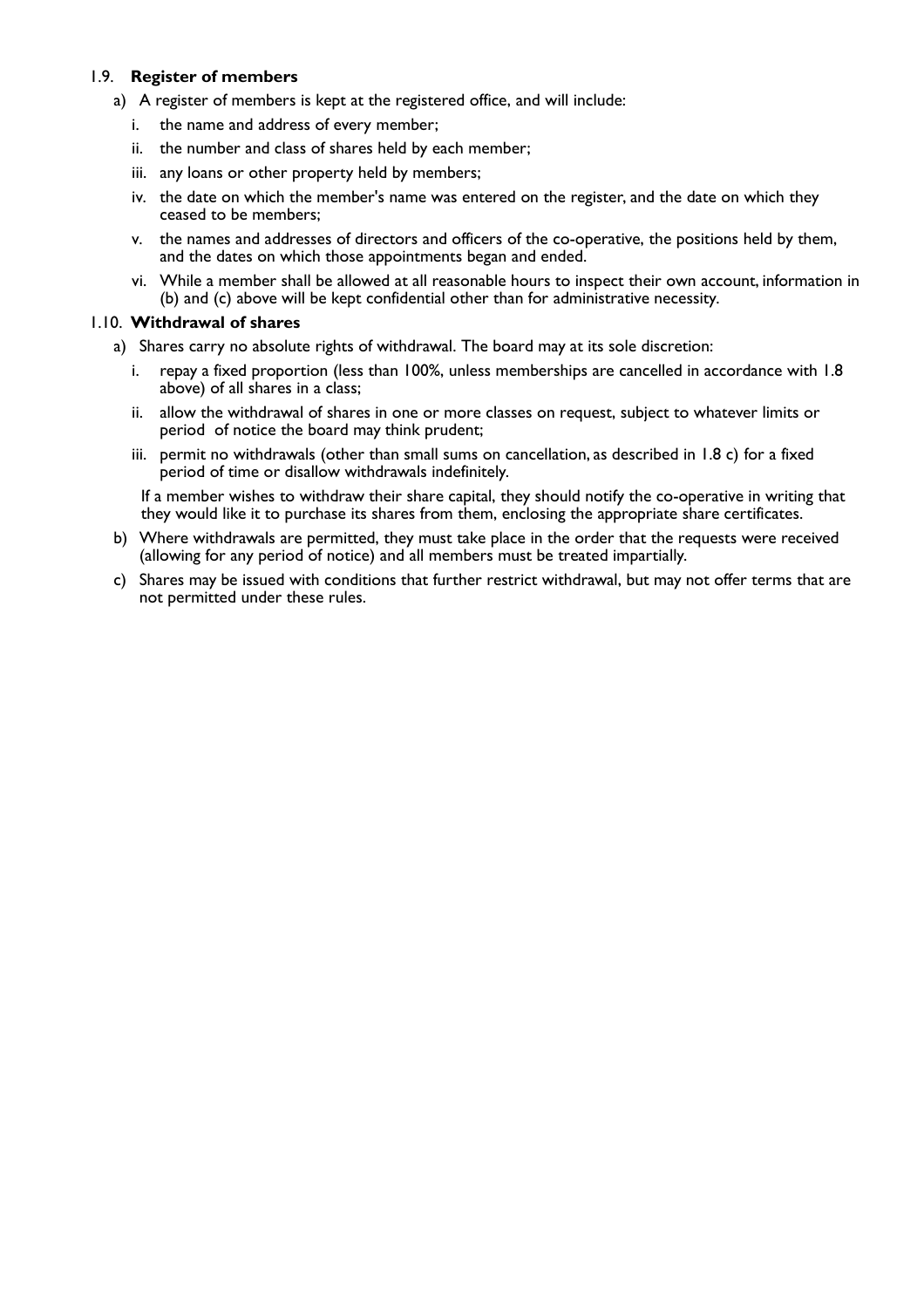## **2. Democracy**

- 2.1. The co-operative has a general aim of consulting with, empowering and serving its membership.
- 2.2. The sovereign body of the co-operative is the general meeting, which will appoint a board of directors to manage the co-operative, and may convene a Commonwealth Council to provide oversight in accordance with rule 6.7.
- 2.3. The business of the general meeting and board is governed by such standing orders as may be adopted by a general meeting; these will remain in force until they are amended or repealed by a general meeting. Such standing orders may not contradict these rules but may allow for the taking of a vote (though not one addressing only the conduct of the meeting or the order of business) to be deferred to allow for the development of consensus.
- 2.4. Where shares are held by an organisation (incorporated or unincorporated), its rights will be exercised by a person who is nominated by that organisation in accordance with their rules. That person will cease to do so if for any reason that nomination is no longer sustained by the member organisation.
- 2.5. The co-operative will have a secretary and a treasurer. They may be appointed or replaced by a general meeting. If a general meeting does not appoint them, the board of directors will do so.

## 2.6. **General meetings**

- a) Within each class of membership, voting at general meetings is on the basis of one member, one vote.
- b) General meetings will be convened by the board of directors as follows:
	- i. Annual General Meetings, held within six months of the close of the co-operative's financial year;
	- ii. at the request of the Commonwealth Council;
	- iii. at the request in writing of 5 or more members, provided that they amount to at least 15% of the membership (rounded up), or 30% of the membership in any one class (rounded up);
	- iv. in the event of the number of elected directors falling below three, or in the event that more than 25% of the directors are not user members;
	- v. in the event that the board fails to secure the appointment of a secretary and a treasurer;
	- vi. at any other time deemed appropriate by the board.
- c) All members, and any auditor or accountants appointed by the co-operative, will be notified of the time and place of the general meeting in writing to their registered address or (where the member has supplied suitable contact details) by electronic communication, no less than fourteen days before the date of the meeting. The notice must inform members:
	- i. how to propose resolutions and stand for election to the board;
	- ii. what resolutions have been received by the secretary.

## 2.7. **Resolutions at general meetings**

- a) All members have the right to propose resolutions. If a resolution is proposed that includes any of the actions listed in 2.7 c and d below, its content must be provided to the secretary in time for inclusion in the notice of the general meeting. Otherwise resolutions may be proposed in the course of the meeting, in accordance with any standing orders that are in force.
- b) Votes will be conducted on a show of hands; at any point during the general meeting, any member may request that the result of any vote be verified with a count.
- c) Resolutions require a clear majority of the vote at the general meeting to be in favour to pass, except the following resolutions require more than 75% support:
	- i. resolutions to change the conditions attached to shares;
	- ii. amendments to these rules;
	- iii. empowering the board to allot transferable shares (such resolutions must specify a period of time after which they will lapse, and limits to the number of shares that may be allotted);
	- iv. resolutions to wind up or dissolve the society (on which only user members may vote);
	- v. expulsion of a member in accordance with 1.8 (a) v. above;
	- vi. dissolution of the Commonwealth Council.
- d) The following proposals are special resolutions that must be passed and confirmed in accordance with the law, and on which only user members may vote:
	- i. amalgamation with, or transfer of engagements to, another society;
	- ii. conversion to a company;
	- iii. disapplication of the audit requirement (see 5.4).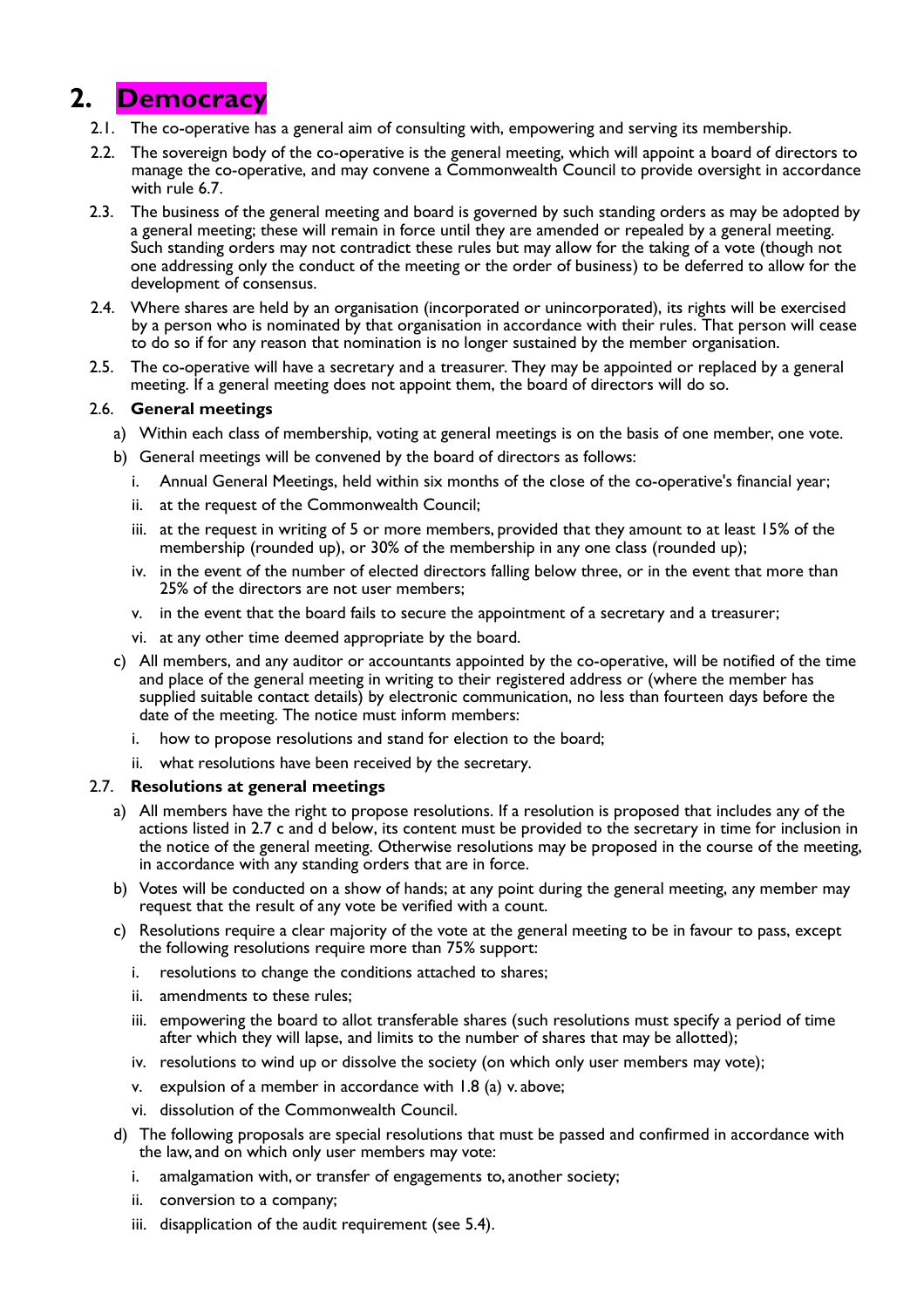- e) Certain proposals may, even if they fail to achieve a majority, nonetheless constitute a petition that the co-operative must comply with if they achieve the support of one third of the voting strength in a general meeting. They are:
	- i. the board to publish its policies regarding social investment of liquid assets, equal opportunities, health and safety and/or corporate social responsibility;
	- ii. the board to begin the process of convening a commonwealth council, in accordance with rule 6.7.

#### 2.8. **Voting by classes**

 a) If any member requests that a vote be counted rather than taken on a show of hands, the votes cast by each class will be weighted (that is, treated as being a greater or lesser amount) to ensure that the final proportions of votes cast by each class of membership are fixed as follows:

#### **[Ensure that the total of voting strengths is 100%; that no user member class has less than 25% of voting strength; and all non-user member classes combined do not exceed 25%]**

Class number % share of voting strength (totaling 100%)

|                         | 50% |
|-------------------------|-----|
| $\sqrt{2}$<br>▴         | 25% |
| $\overline{\mathbf{3}}$ | 25% |

Votes for each class shall be counted separately. Before combining them, the votes cast for or against (and abstentions) shall be established as proportions of the members of that class present. Then the percentage share of voting strength allotted to that class, as indicated above, shall be applied to each. The votes for and against, along with abstentions, shall be established by aggregating the figures for each in each class.

The following qualifications apply to this rule:

- i. if the effect of this rule would be to give a person more than 25% of the total voting strength in a meeting attended by four or more user members, then for the duration of that meeting only the voting share for the class to which they belong will be reduced, and the voting share of other user member classes increased pro rata.
- ii. If a class has no members in attendance, the shares of the voting strength for other classes are unaffected.
- iii. a motion to suspend weighted voting may be passed provided it has unanimous support. Following such a motion, votes will be on a simple one member, one vote basis, subject to the votes of non user members being capped at no more than 25% of the overall vote (applying, if necessary, the method described in above to achieve this).
- iv. Special resolutions listed in 2.7 d should be voted on without any weighting of votes, and without any participation by non-user members.
- b) No amendment may be made to these rules that would allow non-user members to have more than 25% of total voting strength at any general meeting, or would cause any class of user members to have less than 25% of the total voting strength, or would change the meaning of this sentence.

#### 2.9. **Board of directors**

- a) The maximum number of board members is twelve, and the minimum number is three. Casual vacancies may be filled by co-option. Any directors that have been co-opted to the board will resign or stand for election at the next available general meeting.
- b) At all times 75% of board members must be user members in accordance with rule 4.5 below; however, up to two Executive Directors may join the board as additional non-voting members.
- c) For so long as the number of user members is less than ten, unless a general meeting resolves to hold elections all user members will be automatically appointed to the board (though they may decline to accept the appointment) and 2.9 (d) will not apply.
- d) At all subsequent annual general meetings all directors will resign so that those wishing to continue must seek re-election. Resolutions to elect each candidate will be voted on in turn until there are no vacancies remaining. The order in which candidates are voted on may be determined by standing orders; if not, candidates that have served longest on the board will be first. If some candidates have served for an equal length of time, those that have been members longest will be first.
- e) Larger and more complex co-operatives may require directors with suitable skills and experience. Standing orders may require that candidates that have met such requirements should be voted on first; if that is the case, the board must convene a Commonwealth Council to manage the process of qualification and nomination.
- f) All members have the right to stand as candidates, subject to any reasonable nomination procedure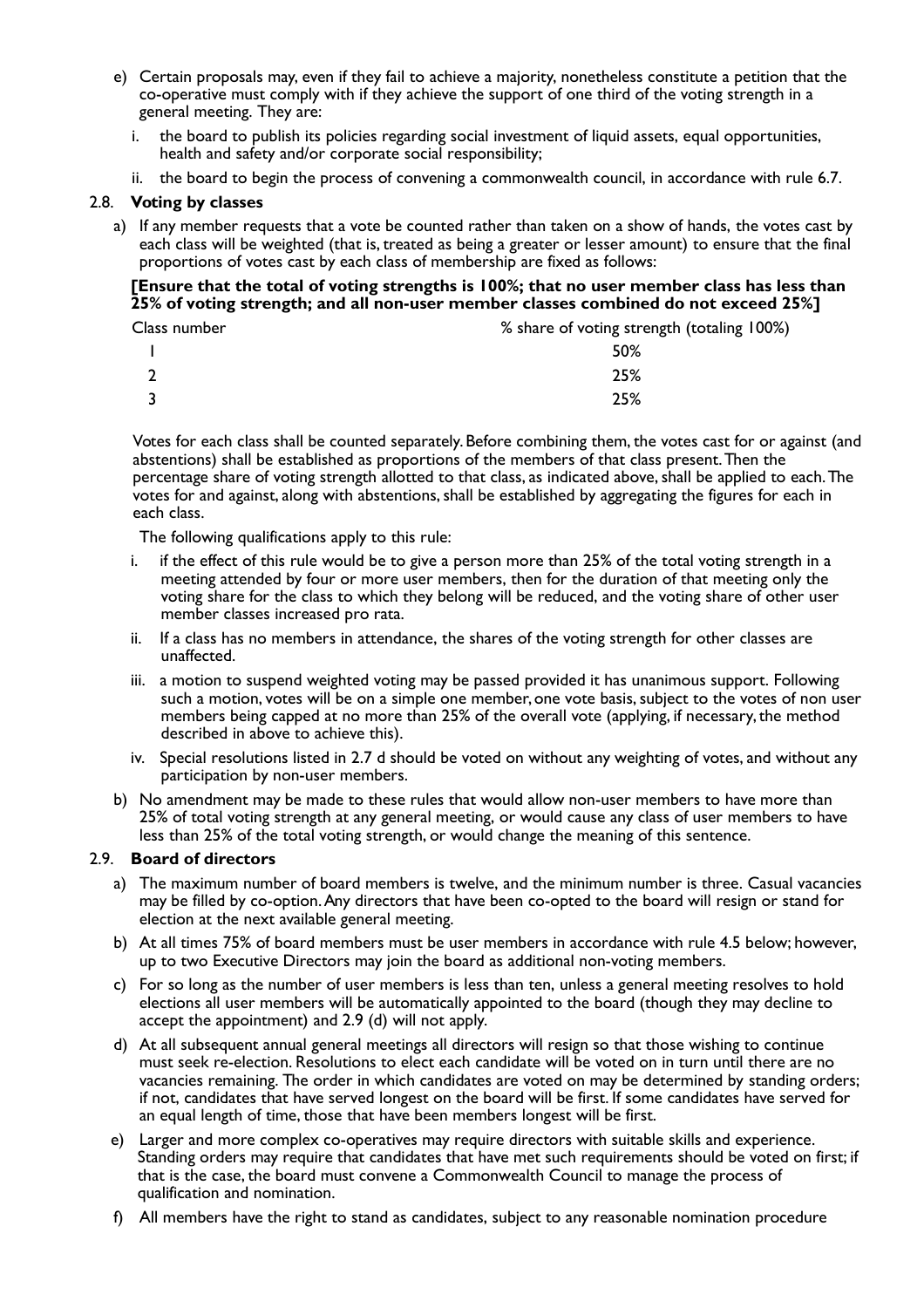specified in standing orders. No one can serve on the board if they:

- i. have resigned in writing to the secretary;
- ii. are not a member, or the nominated representative of a member organisation;
- iii. are removed from office by a resolution passed by a general meeting;
- iv. fail to attend three consecutive meetings without adequate explanation;
- v. commit fraud, or any act of financial impropriety, or failed to disclose when standing for election any previous offence of this type, or contravene rule 4.5;
- vi. are an undischarged bankrupt or otherwise prohibited by law from acting as a director of a company or society.
- g) The board may also appoint other officers in addition to the Secretary and Treasurer, and form subcommittees, as it sees fit, and in accordance with any standing orders. Officers shall have the powers and duties specified by law and by the board, and may be removed by the board. The board may also convene consultative committees composed of members of the co-operative, which may be elected or unelected, for any purpose.
- h) Directors and officers may be reimbursed for any expenses incurred in the course of carrying out their duties. Directors may receive an attendance allowance and may be paid wages, but only for services actually performed for the co-operative, and in accordance with a pay policy submitted to the next available general meeting for approval.

#### 2.10. **Quorum**

- a) No business will be transacted at any general meeting unless a quorum is present. A quorum is present if:
	- i. there are three or more user members present; and
	- ii. there are two members present from any class in which there are more than ten members.
- b) A quorum is present at a board meeting if three directors are present.
- c) If standing orders permit, a member may be considered present if they are participating through a live electronic link.

#### 2.11. **Member control**

No amendment may be made to these rules that would allow non-user members to have more than 25% of total voting strength at any general meeting, or would cause any class of user members to have less than 25% of the total voting strength, or would remove this clause.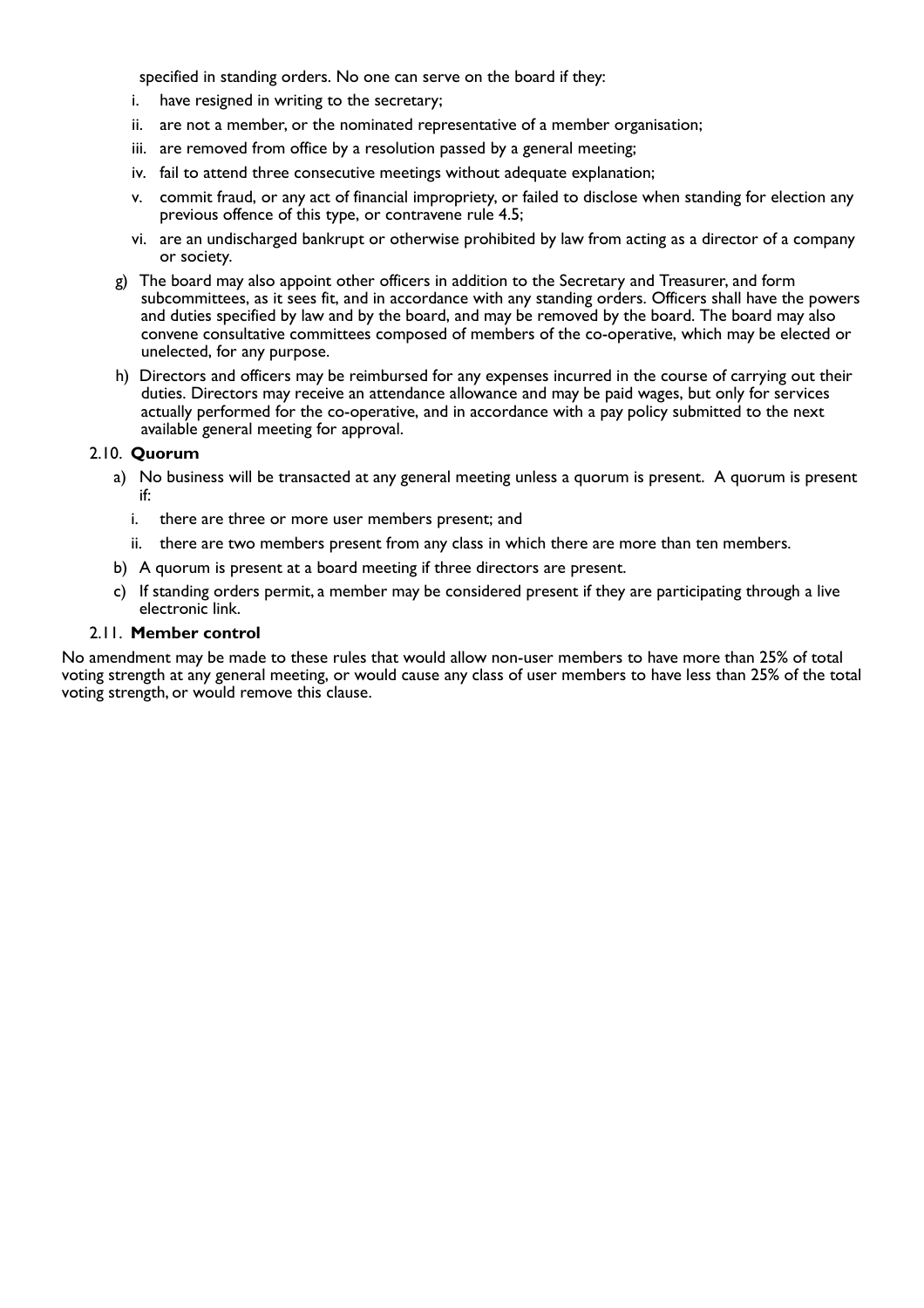# **3. Application of Profits**

- 3.1. The co-operative has the general aims of creating common wealth, building an indivisible reserve and providing a return on investment no more than is necessary to attract and retain the capital it requires.
- 3.2. The co-operative may borrow up to a maximum of  $£10,000,000$  and may issue debt securities provided that this does not amount to receiving money on deposit. Any interest paid on share capital held by user members, or on funds borrowed from user members will not exceed the highest rate for fixed term business lending published by the Co-operative Bank. In keeping with co-operative accounting practice, interest on share capital is considered a business expense and is not included in profits.
- 3.3. The co-operative will not normally transfer assets for less than full consideration, except for the purposes specified in 3.4 below. This rule does not prevent the board
	- a) setting variable rates of interest payable on user and and non-user share capital according to the trading performance of the co-operative, provided that this is consistent with 3.1 and 3.2 above;
	- b) paying bonuses, incentives and other rewards to members and employees, provided that this is in pursuit of the co-operative's mission in paragraph 1.3.

Some interest and dividend payments will be 'key decisions' requiring the process specified in rule 4.7.

#### 3.4. **Application of annual profits and restriction on use**

Profits of the co-operative will be applied at the discretion of the committee, subject to the rules for key decisions in paragraph 4.7 and the following process:

- a) co-operative dividend payments that are specified in contracts of employment will be paid to employees in proportion to working hours;
- b) at least 20% of remaining profits will be transferred to a general reserve for the continuation and development of the co-operative, or used to support the work of secondary co-operatives or federal bodies of which the co-operative is a member, or used to make payments for social or charitable purposes consistent with the mission in paragraph 1.3 of these rules;
- c) the remainder will be used either to repay or purchase share capital at par value or to pay co-operative dividends to user members. Co-operative dividends will be paid on the basis of an equitable policy that recognises each member's contribution to the co-operative's business during the period in which the profit was generated and which may make allowance for such relevant factors as length of membership.

#### 3.5. **Division on dissolution**

In the event of the winding up or dissolution of the society the assets of the society will first, according to law, be used to satisfy its debts and liabilities (including the payment of interest on share capital). In the event that any assets remain to be disposed of after its liabilities are satisfied, share capital will be repaid at par value if sufficient funds are available, and in proportion to the size of holding if not. The remaining assets will be transferred to a common ownership enterprise that has objects consistent with the mission of the society stated in 1.3 above, subject to any restrictions in 3.4 above, as may be nominated by the members at the time of or prior to the dissolution. If no such organisation is nominated, the assets will be transferred to Co-operatives UK (IP02783R). In the event that for whatever reason any residual assets cannot be transferred as described above, they will be given for charitable purposes. No amendment will be made that would reduce the amount given to social and charitable purposes, or remove this sentence.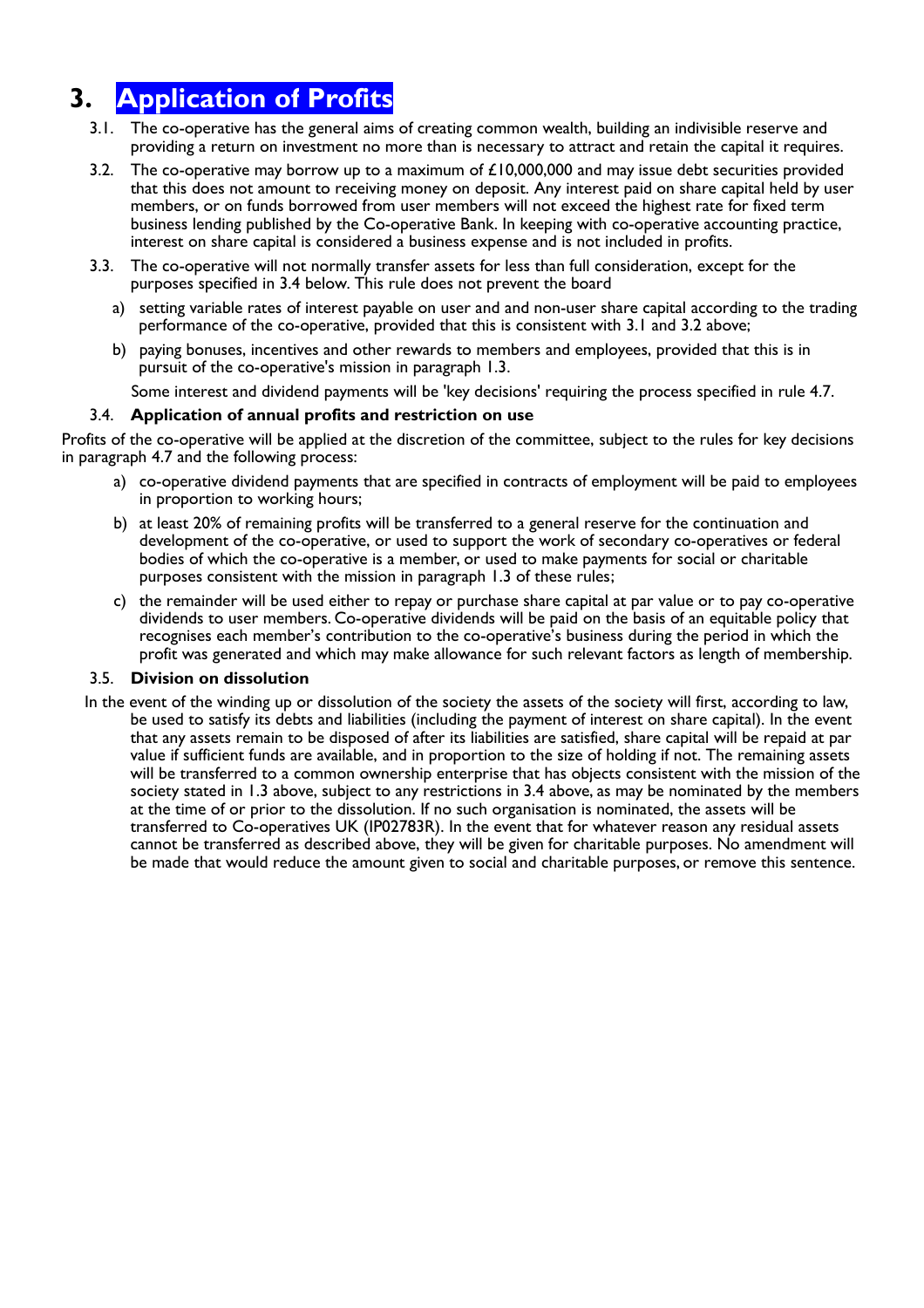## **4. Autonomy and independence**

 4.1. The co-operative has the general aims of maintaining its autonomy and independence and empowering members and other stakeholders at the most local level possible.

#### 4.2. **Limitation on powers**

For the avoidance of doubt the society shall not engage in any activity by virtue of any of these rules that would require a permission from the Prudential Regulation Authority or Financial Conduct Authority (or any body that succeeds their functions) to carry on that activity without first having applied for and obtained such permission.

## 4.3. **Diversity of finance**

Withdrawable shares or debt securities will not be issued, or loans received, if it would result in one natural person holding more than a quarter of all withdrawable share capital, or of all debts; or if it would exceed the limits specified in  $1.\overline{7}$  (a).

## 4.4. **Proxy voting**

Proxy voting at general meetings will be permitted on special resolutions and on other resolutions that have been given in full with the notice for the general meeting.

## 4.5. **Outside interests on the board of directors**

- a) If, following a general meeting, the number of directors is less than the maximum, other members may be co-opted by the board to fill vacancies.
- b) No one may be elected or co-opted to the board if doing so would result in user members forming less than 75% of the board.
- c) All directors will, on taking office, indicate in a register of interests any material interests they have, or positions that they hold in other organisations, that might cause conflict with the objects of the cooperative. All directors will declare any such conflict of interest that they have in respect of any business before the board and will withdraw from votes in respect of that matter unless
	- i. so many directors are conflicted on an issue that the board would not be quorate, or
	- ii. the Commonwealth Council determines that the interest will not lead to significant conflict.

#### 4.6. **Contracts**

The board of directors will regularly review all contracts and undertakings to ensure that the co-operative continues to be controlled by its membership.

#### 4.7. **Key decisions**

- a) The board of directors, on behalf of the co-operative, may make any contract, and carry on any activity, that is within the law and in the opinion of the board, may benefit the co-operative's objects, including the contracting of loans and debt securities and the investment of funds. However, the following issues are designated 'key decisions':
	- i. the sale, transfer or disposal of assets worth in excess of  $£100,000$  to the same buyer;
	- ii. a mortgage or charge on its property with a value in excess of  $\pounds$ 100,000; or borrowing that would have the effect of increasing the debt/equity ratio of the co-operative by more than 50%.
	- iii. issuing loanstock, debentures or other debt securities with a value of more than  $£50,000;$
	- iv. investing in corporate bodies in which the society will have more than 50% of the value or voting strength of the share capital;
	- v. remuneration of employees, where the pay differential within the society exceeds 3:1;
	- vi. any payment of co-operative dividend to community members other than one made to employees in accordance with their contract of employment;
	- vii. compulsory redundancies;
	- viii. nomination of Directors to the board, where the board itself plays an active role in this;
	- ix. any payment of interest on share capital that is more than 3% above or below inflation. Such payments are also subject to the limit specified in rule 3.2.
- b) Any key decision that is authorised by a resolution at a general meeting may be implemented immediately without further consultation. If no such resolution is passed, then
	- i. If a Commonwealth Council (see 6.7 below) has been convened, key decisions must be brought to its attention no less than two weeks before they come into effect; and if a majority of the Commonwealth Council request further consultation, the proposal may not be enacted until the board and the Commonwealth Council both have a majority in favour.
	- If a Commonwealth Council has not been convened, or at its request, notice of the key decision will be brought to the attention of the membership by means of a public notice, electronic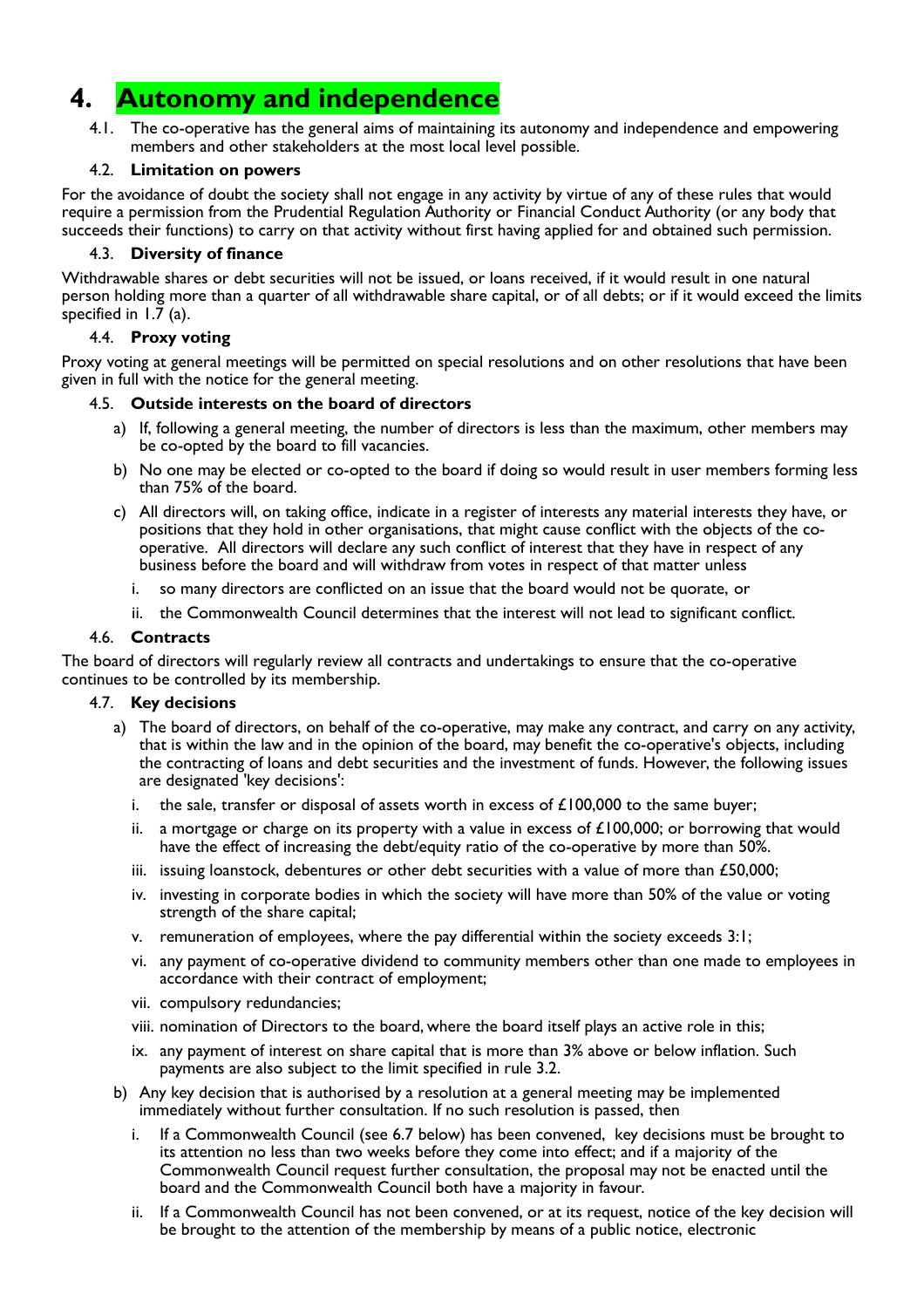communication or other communication likely to be received by most members in sufficient time for a general meeting to be called by the members (in accordance with 2.6 b) before the decision comes into effect.

#### 4.8. **Approved nominees**

 a) The board can designate an individual or incorporated organisation as an 'Approved Nominee' who can apply for membership on behalf of others as well as on their own behalf. When applying on behalf of others, the approved nominee must fully identify those persons and the value of the shares that they are applying for.

#### **[Rules 4.8 b – f do not have effect unless an approved nominee is appointed in accordance with 4.8 a]**

- b) The board will consider all applications made through an approved nominee in the same way as specified in 1.6 *above, and will not unreasonably refuse to accept them.*
- c) The board can at any time withdraw the status of approved nominee if it is satisfied that the nominee is not *behaving in an honest, transparent and responsible manner towards either the members they nominate or the co-operative. The nominee must inform prospective members that they intend to represent of any circumstances* under which they might not act on the members' instructions; and how, if at all, they can end representation by *the approved nominee.*
- d) The register of members will record the name of the approved nominee alongside the details of any member *they represent, and in general all communication, including communications required by these rules, will be conducted through the nominee.*
- e) The first time that the board appoints an approved nominee, they must adopt standing orders for proxy votes at general meetings that allow the approved nominee to vote on behalf of the members they represent by default. However, members represented by an approved nominee can participate in person instead if they so choose. No approved nominee can control more than 5% of user member voting strength in a general meeting, nor can all *approved nominees together control more than 25% of user member voting strength.*
- f) Any bayments that are due from the co-oberative relating to shares associated with an abbroved nominee will be made to the approved nominee. Any communication from an approved nominee will be treated as if it were *made by the holder of the shares to which it relates.*
- *g) In all other respects, members associated with an approved nominee will have the rights and obligations set out in these rules.*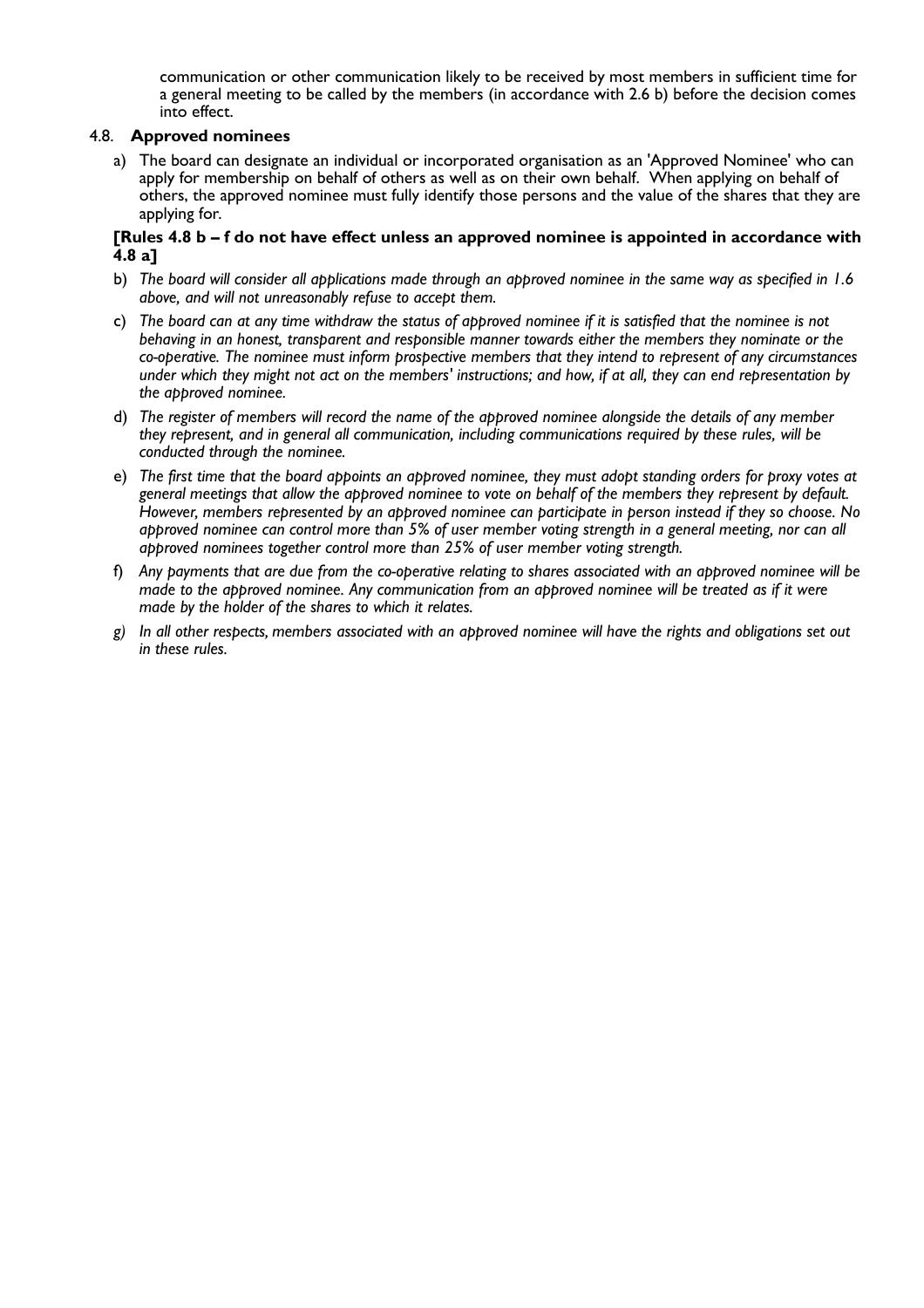# **5. Education and information**

 5.1. The co-operative has a general aim of educating its members and employees (particularly in principles of co-operation, managing the co-op and fulfilling their role in the co-op) and of supporting education in the wider community (particularly in the principles of co-operation).

## 5.2. **Public identity**

- a) If the trading name does not include the word 'co-operative' then the co-operative will clearly identify itself as either a co-operative, democratic social enterprise, or community enterprise in all its official publications.
- b) At least once a year, the co-operative will provide at least one communication to its members that either lists the co-operative principles, profiles other co-operative bodies, or advises members how they can become more involved in one or more other co-operatives.

## 5.3. **Provision of information**

- a) A copy of these rules, and any amendments made to them, will be given free of charge to every member on admission or on request. The board will accommodate any reasonable request to explain or clarify the meaning of the rules, and justify its interpretation of them.
- b) The following information will be recorded, retained and made available at no charge to members
	- i. agendas and minutes;
	- ii. quarterly management accounts (unless the annual turnover of the co-operative is below  $£10,000$ );
	- iii. annual returns and any other documents submitted to the Financial Conduct Authority (or any body that succeeds its function);
	- iv. job descriptions and contracts of employment of staff employed;
	- v. documents relating to the member making the request.
- c) No information will be provided to a member or any other person, or made available for general viewing, that would disclose details of the financial transactions of another member with the cooperative, other than with their permission. If the board refuses a request for information, it must explain what reason it has for withholding the information.

### 5.4. **Presentation of accounts**

- a) During each financial year, the co-operative will appoint a person qualified to the standard required by law who is neither a member nor an employee of the co-operative to audit the Co-operative's accounts and balance sheet for the year.
- b) The board will appoint such a person whenever a vacancy arises, and the appointment will be confirmed at the next available general meeting, and at every annual general meeting.
- c) If the law permits the society to be eligible to disapply the obligation to appoint a qualified auditor, the general meeting will consider a resolution to disapply the audit requirement each year. Such a resolution will be passed only if less than 20% of the total votes are cast against; and less than 10% of the total number of eligible voters cast their vote against.
- d) If the accounts, any social accounts as specified in 7.2, and any accompanying report from the auditor or social reporting panel are not available at an annual general meeting, or they are not accepted by a general meeting, another general meeting will be called within two months to consider them.

#### 5.5. **Annual Return**

Every year, and in accordance with the requirements of the law, the Secretary will send the annual return relating to the society's affairs for the required period to the Financial Conduct Authority (or any body that succeeds its function), together with

- i. a copy of any auditor's report for that period that may be required by law;
- ii. a copy of each balance sheet made during that period.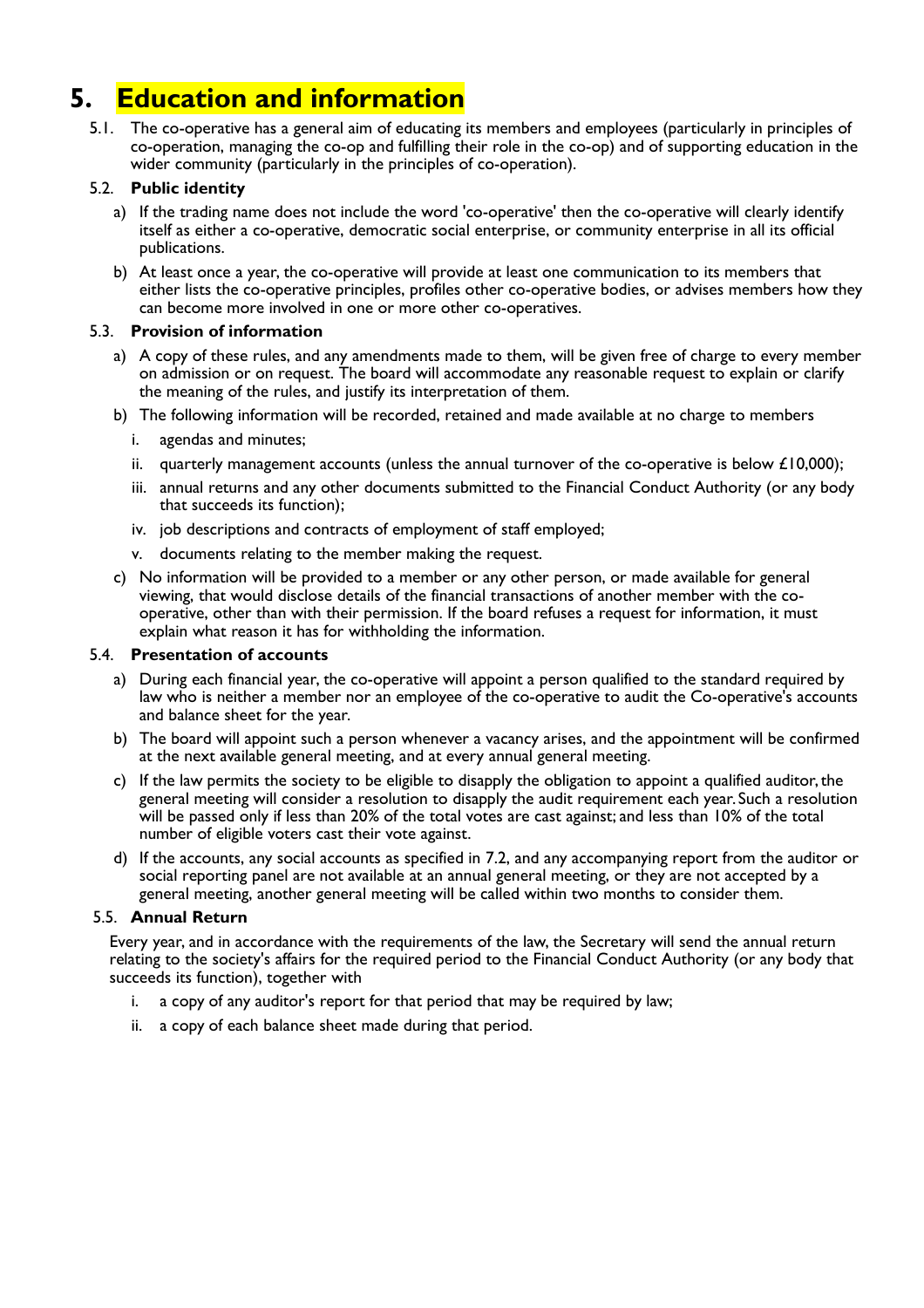## **6. The wider co-operative movement**

- 6.1. The co-operative has the general aim of supporting the development and growth of the co-operative movement.
- 6.2. In preparing contracts for the purchase of goods and services larger than  $\mathcal{L}1,000$ , the board of directors should ensure that other co-operative enterprises are given a reasonable opportunity to bid alongside other potential suppliers.
- 6.3. If the liquid assets and investments of the co-operative exceed  $\pounds$ 10,000, the board of directors will prepare a policy on social investment, which includes a process for identifying and considering investment in other co-operatives, and ethical criteria for all investments relevant to the objects of the co-operative.
- 6.4. The board of directors has the power to make any investments it considers prudent, subject to any policy on investments that may be in force.
- 6.5. A designated person should have overall responsibility for relations with the wider co-operative movement, and should maintain contacts with national and regional co-operative organisations.
- 6.6. No agreement will be entered into with any enterprise, co-operative or otherwise, that would have the effect of exploiting a monopoly or other dominant market position to the detriment of members, customers or suppliers.

#### 6.7. **The Commonwealth Council**

 a) The Commonwealth Council is an oversight body that does not operate immediately following incorporation, but which can be activated at a later date, for example if the co-operative has become larger and more complex; plays an important role in the co-operative sector locally; is facing divisive or controversial decisions; or wishes to offer an additional voice to minority groups or classes within the membership. The Commonwealth Council may be convened by the board of directors at any time, or by a resolution of the members at a general meeting, or following a petition of the members in accordance with clause 2.7 (e) ii.

## **[Rules 6.7 b – f do not apply unless enabled in accordance with 6.7 a]**

- b) *The Commonwealth council will be free to consider any matter affecting the co-operative, may publish its views* on any matter, and may summon any employee or officer of the co-operative to attend their meetings and answer questions relating to the business of the co-operative. It can be dissolved only by a resolution at a *General Meeting carried with more than 75% of votes.*
- c) The size and procedures of the Commonwealth Council will be determined by its standing orders, which will be *prepared by the board of directors. It must have no fewer than four members.*
- *d) If the Commonwealth Council has responsibility for qualification and nomination of directors in accordance with 2.9 (e), it will (in consultation with the board) establish objective requirements for qualification that can reasonably be met by at least some existing user members; and seek sufficient nominees meeting these criteria to ensure a contested election.*
- e) Invitations to abbly for membership will normally be publicised among the following stakeholders, unless they are *specifically excluded by the board of directors:*
	- i. *Those eligible for membership under 1.5 (f) and 1.5 (g);*
	- ii. *Employees, volunteers, service users, local residents, significant suppliers and customers, and investors, that would not normally be eligible for membership;*
	- iii. *Anyone who was previously a member of the co-operative within the last five years; and*
	- iv. *Any co-operative that may be considered relevant due to geography, similarity, common membership or trading relationship;*
- f) *If at any time following such invitations fewer than eight people express willingness to serve on the Commonwealth Council, or if all but three candidates come from a single one of the categories listed in 6.7 (e),*  the board may suspend it until the next General Meeting due to lack of interest. Applications for membership *will be considered according to the standing orders in force, subject to the requirements that*
	- i. *the process of selection for membership of the Commonwealth Council should be impartial, fair, transparent, and non-discriminatory; and*
	- ii. *members of any one of the four categories listed in 6.7 (e) should not comprise more than 75% of the Council, and no more than one person may sit on both Council and Board.*
- g) *Members of the co-operative engaged in a dispute relating to the co-operative may request the Commonwealth* Council to mediate between them and shall do so before elevating any such dispute to the board or to the *membership as a whole.*